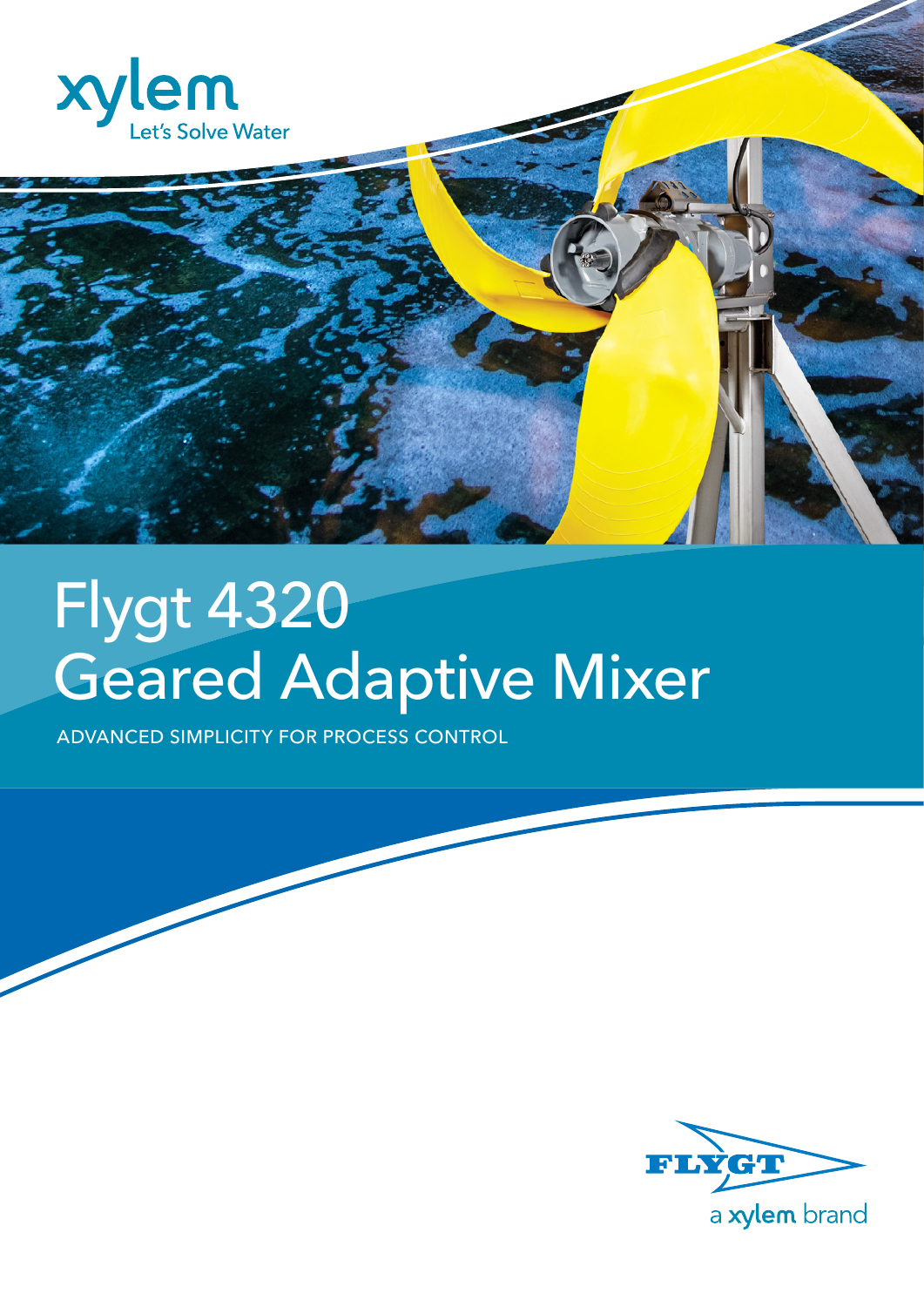With its ability to continuously adjust the output to the actual demand, Xylem's range of Flygt adaptive mixers represent a new level in mixing performance. The submersible geared Flygt 4320 adaptive mixer revolutionizes the wastewater treatment industry by bringing full automation into the mixing process. Along with the integrated power electronics, high-efficiency IE4 equivalent motor and optimized hydraulics, these enhanced capabilities bring a number of unmatched customer benefits:



### **SPEND UP TO 50% LESS ON ENERGY**

Whether you operate the mixer with full automation or manage it from your control room, the Flygt 4320 provides significant energy savings. By continuously matching output to real demand, it saves costs and optimizes process efficiency.



### **IMPROVE PROCESS RESILIENCY**

Experience full and immediate flexibility with Flygt 4320. With automated mixer control or SCADA-integrated management, you can be sure the mixer will adapt to handle both unexpected events and planned changes with maintained efficiency.

### Scalable Mixer System

Whether you choose a standard or a fully automated Flygt 4320 adaptive mixer you can be assured of its unparalleled performance to meet your shifting process demands of wastewater treatment.



### **INCREASE MIXER UPTIME**

Diminish wear and tear by adjusting output and detecting overload conditions to protect the motor and minimize stress on the mixer. This prolongs mixer lifetime and reduces maintenance need.



#### **REDUCE MIXER INVENTORY**

Flygt adaptive mixers can be deployed across different applications, reducing the need for inventory of back-up mixers and spares and lowering capital investment for re-build or replacements.

|                                                | <b>FLYGT 4320 AD</b>    | FLYGT 4320 ADF  | FLYGT 4320 ADC           |
|------------------------------------------------|-------------------------|-----------------|--------------------------|
| Gateway or controller                          |                         | FPG 415 gateway | APP 412 controller       |
| IE4 motor efficiency                           | ✓                       | ୰               | び                        |
| High efficiency propeller                      | $\overline{\mathbf{v}}$ | ✓               | ✔                        |
| Soft start                                     | ✔                       | ✓               | ✔                        |
| Power factor close to 1                        | $\overline{\mathbf{v}}$ | ✓               | ✔                        |
| Always correct propeller rotation              | ✔                       | ✓               | $\overline{\mathbf{v}}$  |
| Automatic overload speed control               | ✓                       | ✓               | $\overline{\mathscr{L}}$ |
| Easily variable speed                          |                         | ✓               | $\overline{\mathbf{v}}$  |
| Analog I/O and Modbus RTU/TCP                  |                         | ✓               | $\overline{\mathscr{L}}$ |
| Full status and alarms information             |                         | ✓               | ✓                        |
| FOP 315 push-button operator panel (optional)  |                         | ✓               | $\overline{\mathscr{L}}$ |
| FOP 402 touch-screen operator panel (optional) |                         | ✓               | ✓                        |
| Oxidation ditch mixer process control          |                         |                 | $\overline{\mathscr{L}}$ |
| Multiple-mixer control                         |                         |                 |                          |

**FLYGT 4320 AD STANDARD CONTROL**

Standard version with preset control incorporates many built-in valuable features providing energy savings, key autonomous protection features, and scalability for ADF or ADC functionality at a later stage. It can easily replace any traditional geared mixer without any infrastructure modifications.

### **FLYGT 4320 ADF FLEXIBLE CONTROL**

Gear up your Flygt 4320 for tank-side and remote operations by adding the FPG 415 gateway with analog I/O and fieldbuses. Ease of connectivity and connections to the operator panel allow fully integrated monitoring functions, so you can be assured of optimal mixer operation wherever you may be.

### **FLYGT 4320 ADC AUTOMATED CONTROL**

A complete, pre-engineered and optimized package for easy and efficient automation of mixer operation. Can be operated to control multiple mixers.

Oxidation Ditch Process Controls:

- Set-point speed: set mixer speed as a function of whether an aeration system is on or off.
- Patented curve-based speed control, also called airflow control.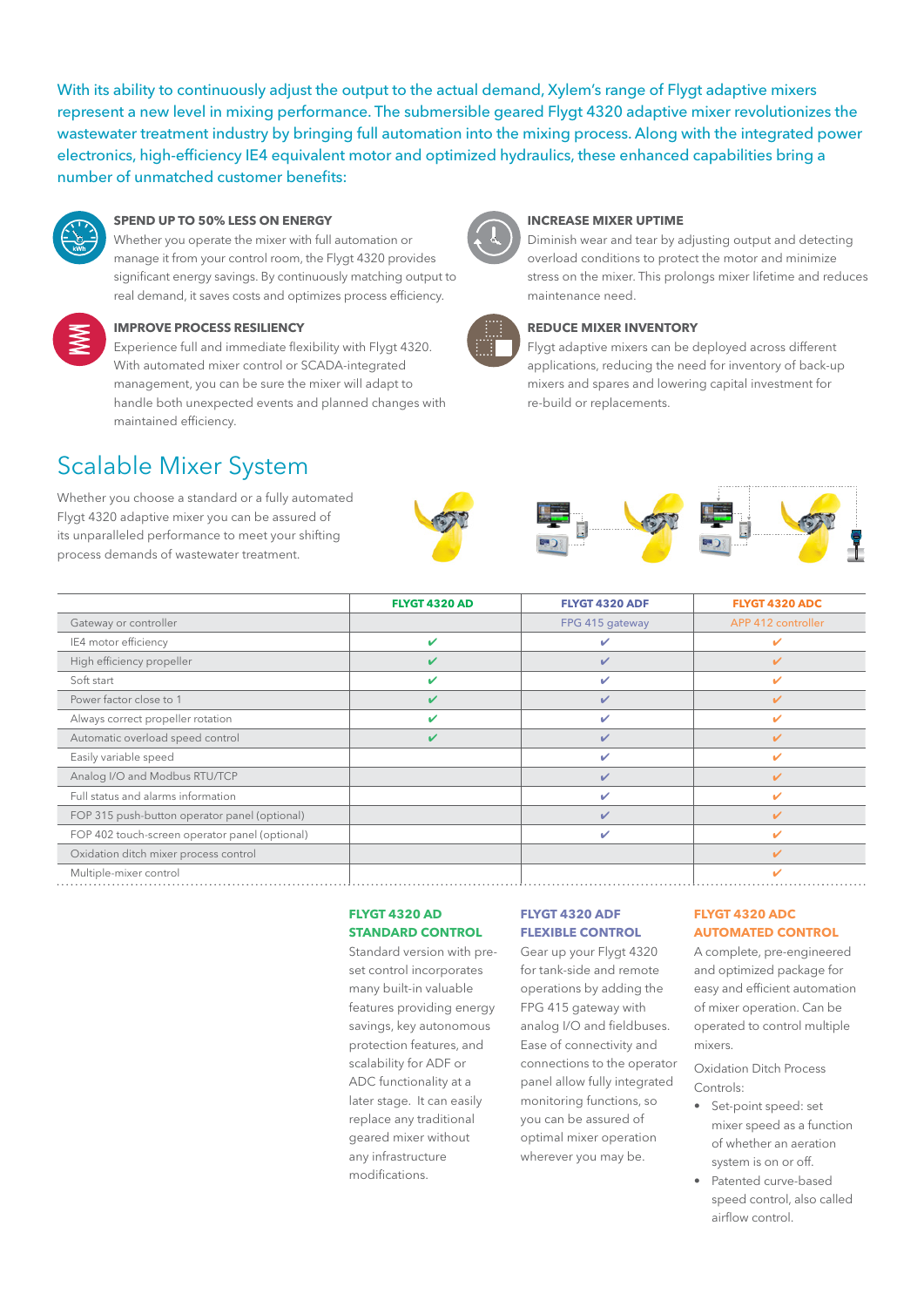### Gateways and Controllers

### **GATEWAY – FPG 415**

The FPG 415 gateway enables monitoring and control of mixer performance and status, including speed, power, alarms, running time and energy consumption, via operator panel or remote communications.

### **CONTROLLER – APP 412**

The APP 412 controller has the features of the FPG 415 gateway plus automatic mixer speed control functions for common wastewater treatment processes.

### **JOG WHEEL OPERATOR PANEL – FOP 315**

The FOP 315 jog wheel operator panel is a traditional push-button interface for operator's inspection and mixer control.

### **TOUCH SCREEN OPERATOR PANEL – FOP 402**

The FOP 402 touch screen operator panel is a full text and graphics interface for quick and easy operator's management of Flygt adaptive mixers.

| Communication           | Modbus RTU / TCP, 4-20 mA                                  |
|-------------------------|------------------------------------------------------------|
| Standard Input/Output   | $4 \times$ DO, $4 \times$ DI, $1 \times$ AO, $1 \times$ AI |
| Ports                   | USB, RS485, Ethernet, opera                                |
| Environment class       | IP 20, operation temperature                               |
| Power supply            | 24 VDC                                                     |
| $(W \times L \times H)$ | 45×100×100 mm, DIN mour                                    |
| Approvals               | CE, UL, CSA, RCM                                           |

 $4\times$ DI, 1 $\times$ AO, 1 $\times$ AI Ports **Ports Example 2018** USB, RS485, Ethernet, operator panel, mixer operation temperature -20 $^{\circ}$ C to +65 $^{\circ}$ C  $(0 \times 100 \text{ mm}, \text{DIN} \text{ mount})$ 



| Screen                       | 3.5" monochrome LCD                                |  |
|------------------------------|----------------------------------------------------|--|
| Environment class            | Handheld: IP20                                     |  |
|                              | Door mount. Front: IP 54; Back: IP21               |  |
|                              | Operation temp: -20 $\degree$ C to +70 $\degree$ C |  |
|                              | (-4°F to 158°F)                                    |  |
| Power supply                 | 24 VDC                                             |  |
| $Size (W \times L \times H)$ | 205×33×110 mm, DIN mount                           |  |
| Approvals                    | CE, UL                                             |  |
|                              |                                                    |  |

| Screen                       | 7" color touch screen                              |
|------------------------------|----------------------------------------------------|
| Environment class            | Front: IP65; Back: IP20                            |
|                              | Operation temp: -20 $\degree$ C to +60 $\degree$ C |
|                              | $(-4^{\circ}$ F to 140 $^{\circ}$ F)               |
| Power supply                 | 24 VDC                                             |
| $Size (W \times L \times H)$ | $197\times42\times140$ mm                          |
| Approvals                    | CE, UL                                             |

### **TECHNICAL DATA**

Ī

| Rated Power 50/60 Hz, kW (hp) | 1.1<br>(1.5)       | 2.2<br>(3.0) | 4.0<br>(5.5) | 5.5<br>(7.5) |
|-------------------------------|--------------------|--------------|--------------|--------------|
| Propeller speed, rpm          | variable, up to 70 |              |              |              |
| Maximum thrust, N*            |                    |              |              |              |
| 1.4 m (55 in.) propeller      | 790                | 1,370        | 2,170        | 2,610        |
| 2.0 m (79 in.) propeller      | 1,230              | 2,020        | 3,160        | 3,830        |
| 2.5 m (98 in.) propeller      | 1,580              | 2,550        | 4,150        | 5,170        |
| Maximum efficiency, N/kW*     |                    |              |              |              |
| 1.4 m $(55 in.)$ propeller    | over 600           |              |              |              |
| 2.0 m (79 in.) propeller      | over 1,100         |              |              |              |
| 2.5 m (98 in.) propeller      | over 1,700         |              |              |              |

\*According to ISO 21630:2007 and depending on product configuration